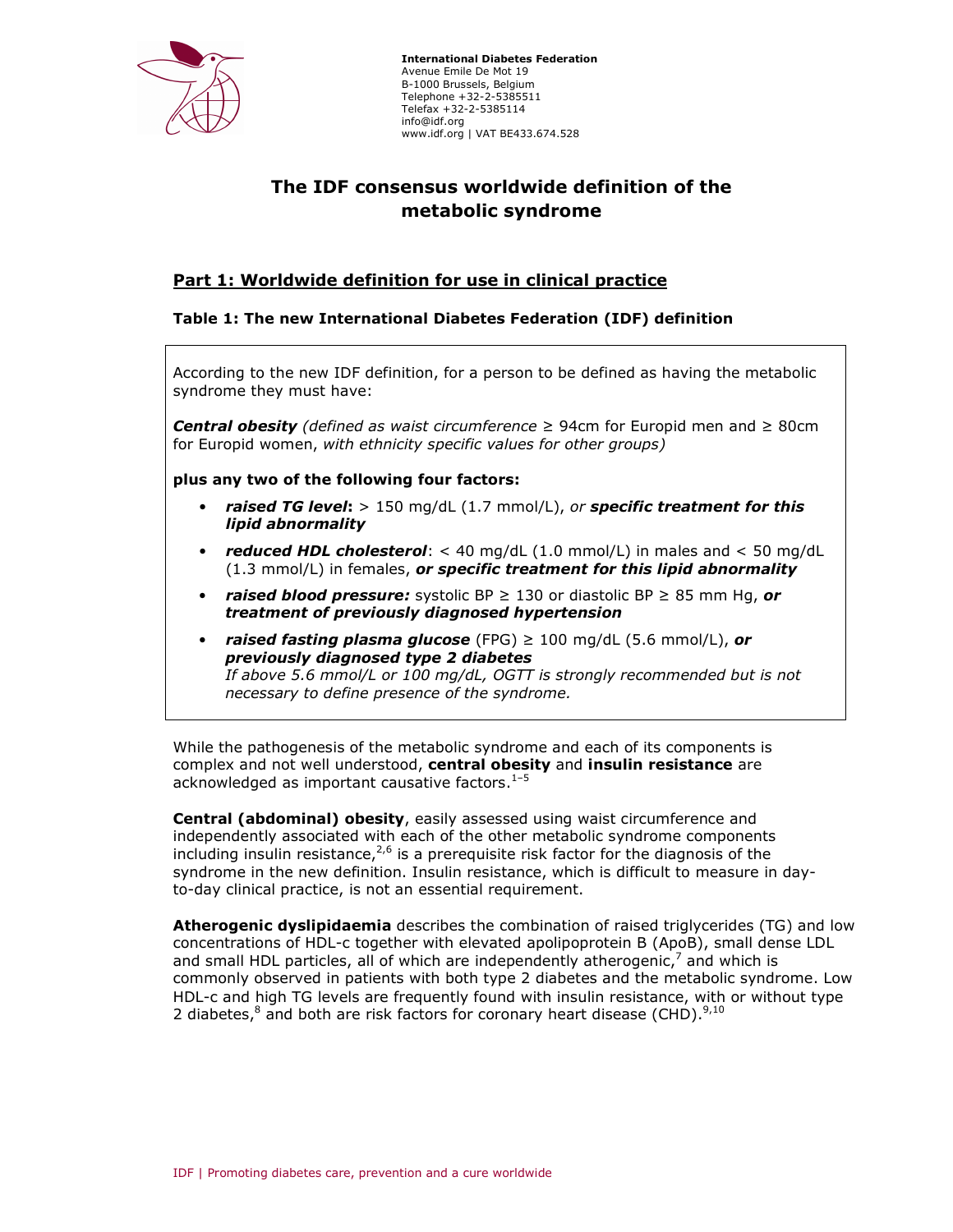

## Table 2: Ethnic specific values for waist circumference

Central obesity is most easily measured by waist circumference using the guidelines in Table 2 which are gender and ethnic-group (not country of residence) specific. The consensus group acknowledges that these are pragmatic cut-points taken from various different data sources and that better data will be needed to link these to risk.

| Country/Ethnic group                                                                                                           |                                                                           | <b>Waist circumference</b> * |
|--------------------------------------------------------------------------------------------------------------------------------|---------------------------------------------------------------------------|------------------------------|
| <b>Europids</b>                                                                                                                | Male                                                                      | $\geq$ 94 cm                 |
| In the USA, the ATP III<br>values (102 cm male; 88 cm<br>female) are likely to continue<br>to be used for clinical<br>purposes | Female                                                                    | $\geq 80$ cm                 |
| <b>South Asians</b>                                                                                                            | Male                                                                      | $\geq 90$ cm                 |
| Based on a Chinese, Malay<br>and Asian-Indian population                                                                       | Female                                                                    | $\geq 80$ cm                 |
| <b>Chinese</b>                                                                                                                 | Male                                                                      | $\geq 90$ cm                 |
|                                                                                                                                | Female                                                                    | $\geq 80$ cm                 |
| <b>Japanese</b>                                                                                                                | Male                                                                      | $\geq 85$ cm                 |
|                                                                                                                                | Female                                                                    | $\geq 90$ cm                 |
| <b>Ethnic South and Central</b><br><b>Americans</b>                                                                            | Use South Asian recommendations until more specific<br>data are available |                              |
| <b>Sub-Saharan Africans</b>                                                                                                    | Use European data until more specific data are available                  |                              |
| Eastern Mediterranean<br>and Middle East (Arab)<br>populations                                                                 | Use European data until more specific data are available                  |                              |

\* In future epidemiological studies of populations of Europid origin, prevalence should be given using both European and North American cut-points to allow better comparisons.

Although a higher cut-point is currently used for all ethnic groups in the USA for clinical diagnosis, it is strongly recommended that for epidemiological studies and, wherever possible, for case detection, ethnic group specific cut-points should be used for people of the same ethnic group wherever they are found. Thus the criteria recommended for Japan would also be used in expatriate Japanese communities, as would those for South Asian males and females regardless of place and country of residence. $^{11}$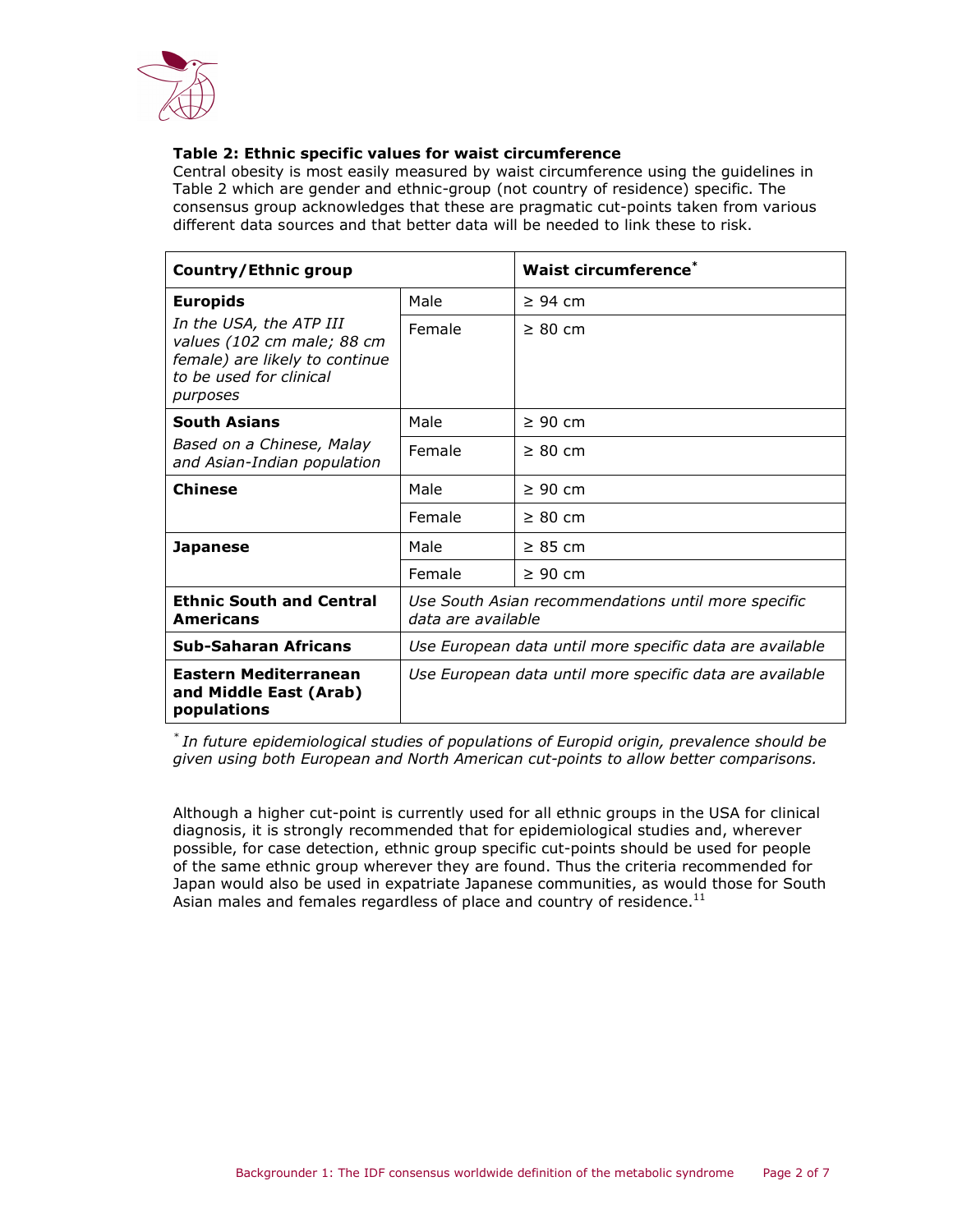

# Part 2: 'Platinum standard' definition—additional metabolic criteria for research

The IDF consensus group has highlighted a number of other parameters that appear to be related to the metabolic syndrome (Table 3) which should be included in research studies to help determine the predictive power of these extra criteria for CVD and/or diabetes. The use of these additional factors in research will also allow further modification of the definition if necessary and the validation of the new clinical definition in different ethnic groups.

| Abnormal body fat<br>distribution                                                    | General body fat distribution (DXA)<br>Central fat distribution (CT/MRI)<br>Adipose tissue biomarkers: leptin, adiponectin<br>Liver fat content (MRS)                    |  |
|--------------------------------------------------------------------------------------|--------------------------------------------------------------------------------------------------------------------------------------------------------------------------|--|
| <b>Atherogenic</b><br>dyslipidaemia (beyond<br>elevated triglyceride and<br>low HDL) | ApoB (or non-HDL-c)<br>Small LDL particles                                                                                                                               |  |
| <b>Dysglycaemia</b>                                                                  | OGTT                                                                                                                                                                     |  |
| Insulin resistance (other<br>than elevated fasting<br>glucose)                       | Fasting insulin/proinsulin levels<br>HOMA-TR<br>Insulin resistance by Bergman Minimal Model<br>Elevated free fatty acids (fasting and during OGTT)<br>M value from clamp |  |
| <b>Vascular dysregulation</b><br>(beyond elevated blood<br>pressure)                 | Measurement of endothelial dysfunction<br>Microalbuminuria                                                                                                               |  |
| <b>Proinflammatory state</b>                                                         | Elevated high sensitivity C-reactive protein (SAA)<br>Elevated inflammatory cytokines (eg TNF-alpha, IL-6)<br>Decrease in adiponectin plasma levels                      |  |
| <b>Prothrombotic state</b>                                                           | Fibrinolytic factors (PAI-1 etc)<br>Clotting factors (fibrinogen etc)                                                                                                    |  |
| <b>Hormonal factors</b>                                                              | Pituitary-adrenal axis                                                                                                                                                   |  |

# Table 3: Additional metabolic criteria for research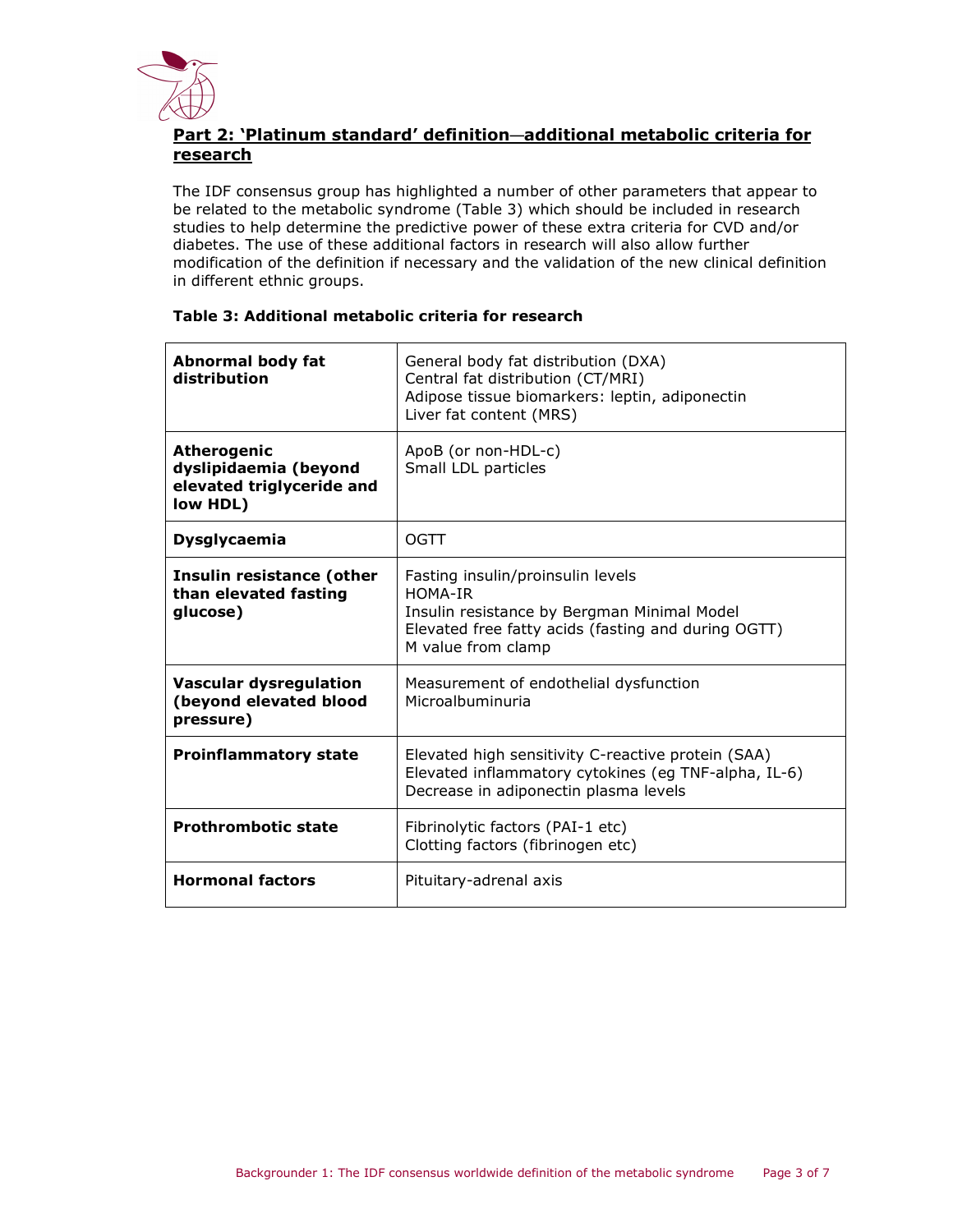

# Part 3: Recommendations for treatment

Once a diagnosis of the metabolic syndrome is made, the future management of the condition should be aggressive and uncompromising in its aim to reduce the risk of CVD and type 2 diabetes. Patients should undergo a full cardiovascular risk assessment (including smoking status) in conjunction with the following:

#### • Primary intervention

IDF recommends that primary management for the metabolic syndrome is healthy lifestyle promotion. This includes:

- $\circ$  moderate calorie restriction (to achieve a 5-10 per cent loss of body weight in the first year)
- o moderate increase in physical activity
- o change in dietary composition

The results of Finnish and American prevention of diabetes studies have shown the marked clinical benefits associated with a small weight loss in terms of preventing (or at least delaying by several years) the conversion to type 2 diabetes among high-risk individuals with glucose intolerance who were, generally, obese. $^{12,13}$ 

#### • Secondary intervention

In people for whom lifestyle change is not enough and who are considered to be at high risk for CVD, drug therapy may be required to treat the metabolic syndrome. While there is a definite need for a treatment that can modulate the underlying mechanisms of the metabolic syndrome as a whole and thereby reduce the impact of all the risk factors and the long term metabolic and cardiovascular consequences, these mechanisms are currently unknown and specific pharmacological agents are therefore not yet available. As defined in Table 4, it is currently necessary instead to treat the individual components of the syndrome in order that a reduction in the individual risk associated with each one will reduce the overall impact on CVD and diabetes risk.

## Table 4: IDF recommended treatment of the individual components of the metabolic syndrome

#### Atherogenic dyslipidaemia

Primary aims for therapy:

- Lower TG (as well as lowering ApoB and non-HDL cholesterol)
- Raise HDL-c levels
- Reduce LDL-c levels (elevated levels represent a high risk in the metabolic syndrome)

Options:

- Fibrates (PPAR alpha agonists) improve all components of atherogenic dyslipidaemia and appear to reduce the risk for CVD in people with metabolic syndrome. The Veterans Affairs High-Density Lipoprotein Intervention Trial (VA-HIT) showed that raising HDL-c concentrations using a fibrate in patients with well-established CHD and both a low HDL-c and a low LDL-c level will significantly reduce the incidence of major coronary events.<sup>8</sup>
- Statins to reduce all ApoB-containing lipoproteins and to achieve ATP III goals for LDL-c as well as for non-HDL-c (ATP III, 2001). Several clinical studies have confirmed the benefits of statin therapy. $14-16$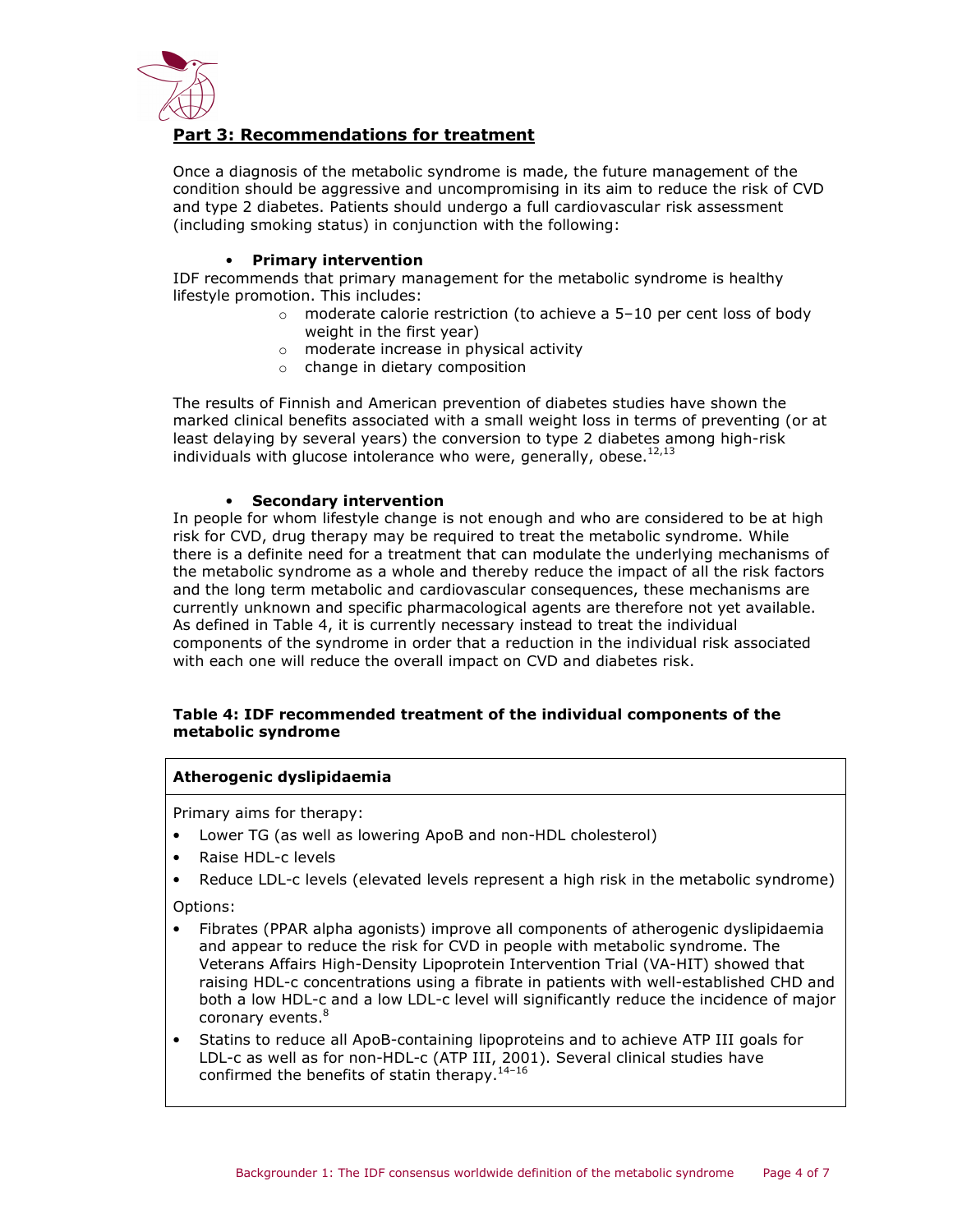

• Fibrates in combination with statins but may be complicated by side effects

## Elevated blood pressure

- Categorical hypertension (BP  $\geq$  140/ $\geq$  90 mm Hg) should be treated according to the USA Seventh Report of the Joint National Committee on prevention, detection, evaluation, and treatment of high blood pressure (JNC 7) recommendations.<sup>17</sup>
- In patients with established diabetes, antihypertensive therapy should be introduced at BP  $≥ 130/≥ 80$  mm Hq.

Options:

- Angiotensin converting enzyme inhibitors and angiotensin receptor blockers are useful antihypertensive drugs, with some clinical trials (but not all) suggesting they carry advantages over other drugs in patients with diabetes. At this time, however, the majority of clinical trials suggest that the risk reduction associated with antihypertensive drugs is the result of blood pressure lowering per se and not due to a particular type of drug.
- No particular agents have been identified as being preferable for hypertensive patients who also have the metabolic syndrome.

## Insulin resistance and hyperglycaemia

There is growing interest in the possibility that drugs that reduce insulin resistance will delay the onset of type 2 diabetes and will reduce CVD risk when metabolic syndrome is present. The Diabetes Prevention Program (DPP) showed that metformin therapy in patients with prediabetes will prevent or delay the development of diabetes and recent thiazolidinedione studies have also demonstrated efficacy in delaying or preventing type 2 diabetes in patients with impaired glucose tolerance (IGT) and insulin resistance.<sup>18,19,20</sup> Similarly, other studies have shown that both acarbose and orlistat can be used to delay the development of type 2 diabetes in patients with IGT.  $21,22$ 

Data do not yet exist to show whether any of the currently available thiazolidinediones reduce the risk of CVD in those with the metabolic syndrome, IGT or diabetes.

The group awaits with interest the results of ongoing thiazolidinedione and fibrate outcomes studies, as well as the publication of clinical data for the new generation of PPAR agonists which interact with both PPAR alpha and gamma receptors, thereby combining lipid and glycaemic effects. In addition, emerging therapies such as incretin mimetics, dipeptidyl peptidase IV inhibitors, protein tyrosine phosphatase 1B inhibitors, and the endocannabinoid receptor blocking agents offer potential as future therapies for the metabolic syndrome.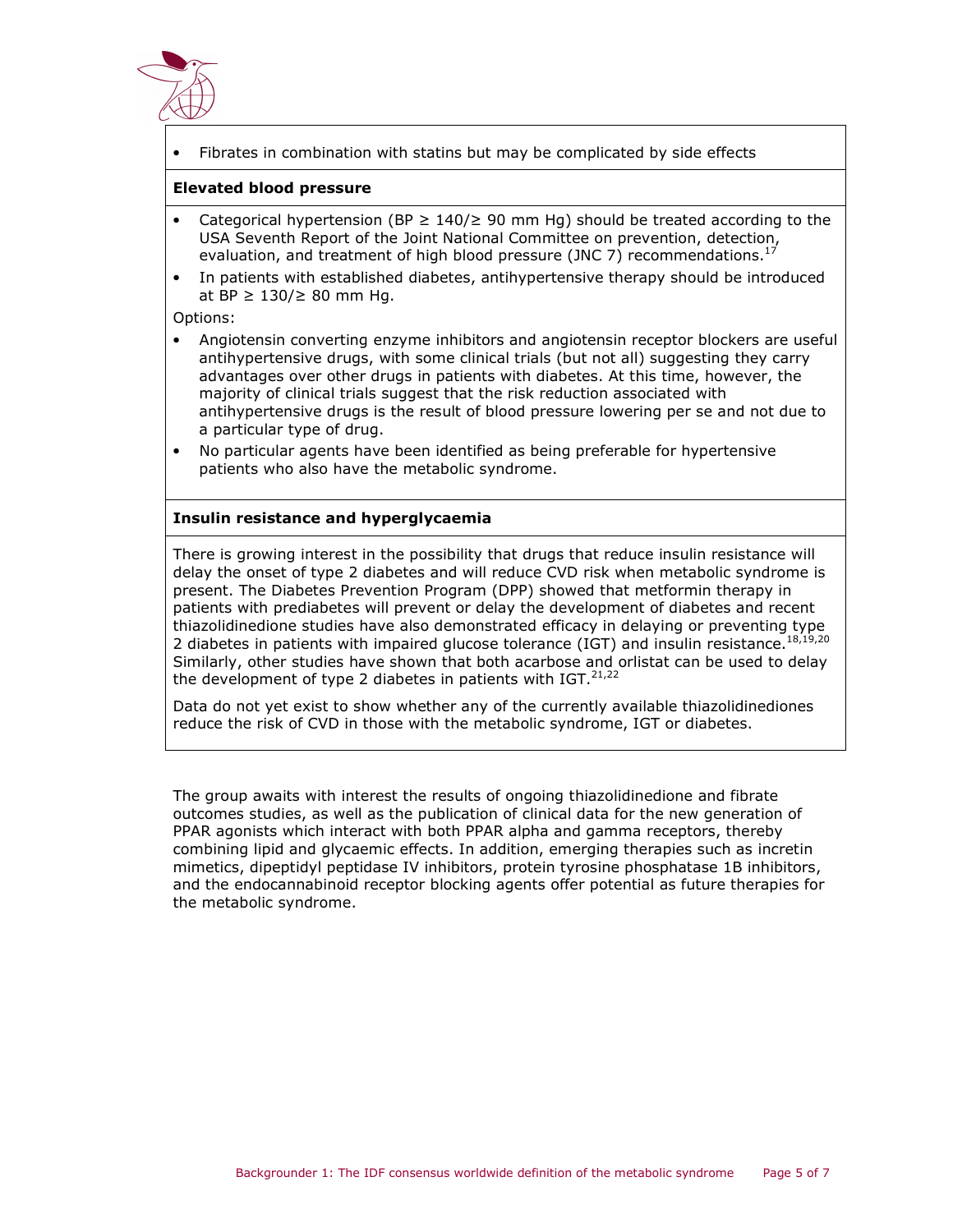

# Part 4: Future work

The IDF consensus group hopes that this new definition, emphasising the importance of central obesity with modifications according to ethnic group, will be adopted worldwide and prove convenient and useful in clinical practice and epidemiological studies. This should encourage the clinical diagnosis of the metabolic syndrome and the identification of patients at considerably increased risk of developing CVD and/or type 2 diabetes. A single worldwide definition will enable easier comparison of data from different studies and the ongoing refinement of the definition as more information becomes available and as the following areas of further research are explored:

- the aetiology of the metabolic syndrome
- the best and most predictive definition of the metabolic syndrome and its components
- how blood pressure is related to the other components of the syndrome
- the relationship between different constellations of factors to CVD outcomes
- the relationship of simple and complex measures of the components of the metabolic syndrome to clinical events
- the true impact of effective treatment of all components of the syndrome on CVD risk
- better identification of high risk patients with metabolic syndrome in different populations

## References

- 1. Anderson PJ, Critchley JAJH, Chan JCN et al. Factor analysis of the metabolic syndrome: obesity vs insulin resistance as the central abnormality. International Journal of Obesity 2001; 25:1782
- 2. Carr DB, Utzschneider KM, Hull RL et al. Intra-abdominal fat is a major determinant of the National Cholesterol Education Program Adult Treatment Panel III criteria for the metabolic syndrome. Diabetes 2004;53(8):2087-94
- 3. Nakamura T, Tokunga K, Shimomura I et al. Contribution of visceral fat accumulation to the development of coronary artery disease in non-obese men. Atherosclerosis 1994;107:239-46
- 4. Bonora E, Kiechl S, Willeit J et al. Prevalence of insulin resistance in metabolic disorders: the Bruneck Study. Diabetes 1998;47(10):1643-9
- 5. Nesto RW. The relation of insulin resistance syndromes to risk of cardiovascular disease. Rev Cardiovasc Med 2003;4(6):S11-S18
- 6. Pouliot MC, Després JP, Lemieux S et al. Waist circumference and abdominal sagittal diameter: best simple anthropometric indexes of abdominal visceral adipose tissue accumulation and related cardiovascular risk in men and women. Am J Cardiol 1994;73:460-8
- 7. Brunzell JD, Ayyobi AF. Dyslipidemia in the metabolic syndrome and type 2 diabetes mellitus. Am J Med 2003 Dec 8;115 Suppl 8A:24S-28S
- 8. Robins SJ, Rubins HB, Faas FH et al. Insulin resistance and cardiovascular events with low HDL cholesterol. The Veterans Affairs HDL Intervention Trial (VA-HIT). Diabetes Care 2003;26(5):1513-7